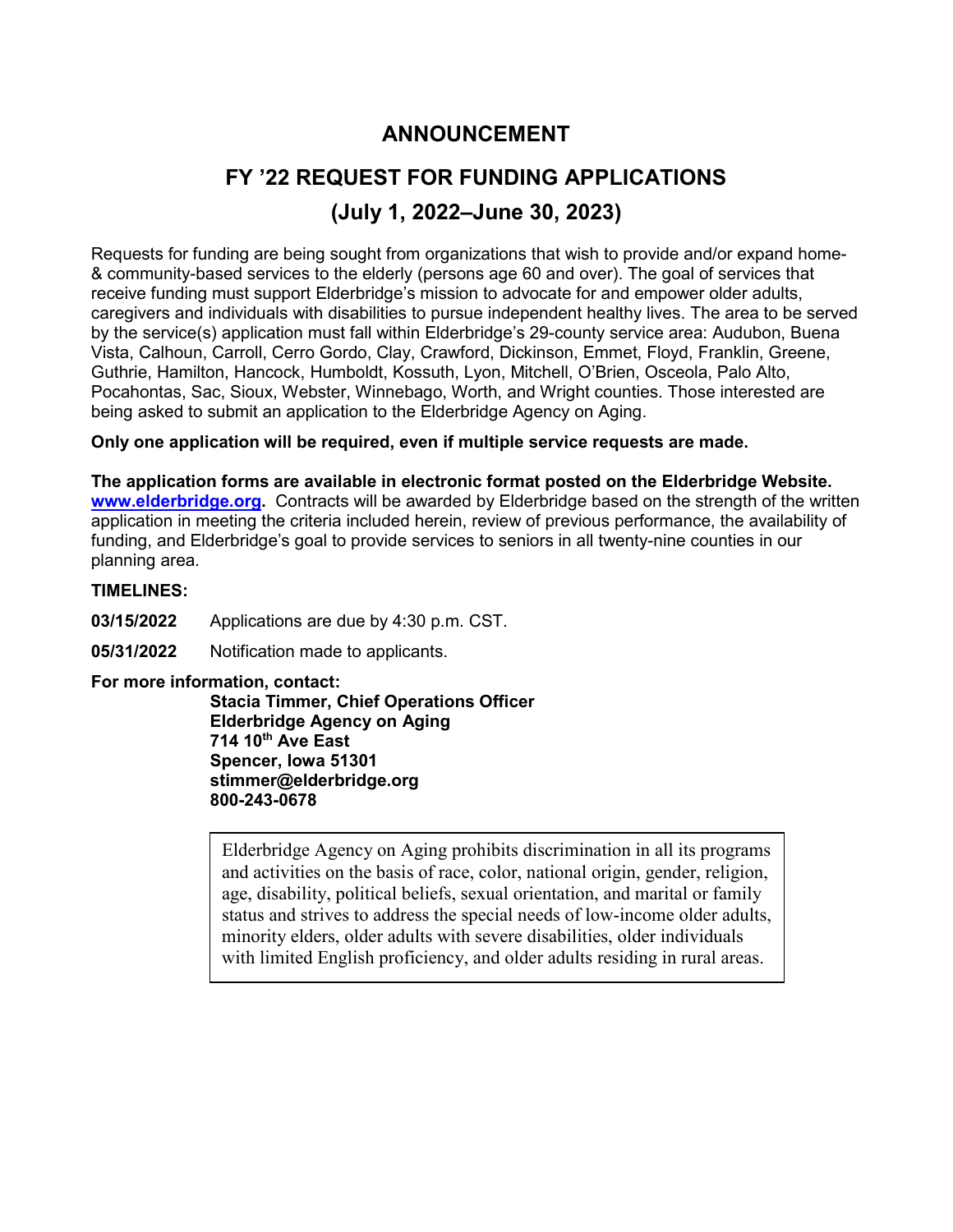### **Elderbridge Services to be Funded**

Services in the following categories will be considered for funding in Fiscal Year 2022.

**Health Promotion – Non Evidence Based -** Activities include:

| • Health risk assessment   | Unit: 1 assessment |
|----------------------------|--------------------|
| • Routine health screening | Unit: 1 assessment |

• Medication management screening Unit: 1 assessment

**Health Promotion – Evidence- Based** (must meet ACL/AoA's definition for an evidence based program as presented on ACL's website) - Activities must be programs related to the prevention and mitigation of the effects of chronic disease. Unit: 1 consumer per program

**Homemaker –** Performance of light housekeeping tasks provided in a person's home.

Unit: Hour or partial hour

**Legal Assistance** – Legal advice and representation provided by an attorney to older individuals with economic or social needs. The Mathematic Unit: Hour or partial hour

**Behavioral Health Supports –** Mental health outreach services provided to an older individual by a recognized behavioral health provider within the community.

Unit: 1 consumer contact

**Personal Care** – Assistance with Instrumental Activities of Daily Living (IADLs).

Unit: Hour or partial hour

**Respite Care / In-home –** Provided in the home of the caregiver or care receiver and allows the caregiver time away to do other activities. caregiver time away to do other activities.

**Respite / Out of Home –** Provided in settings other than the home, including adult day care or other non-residential settings. Unit: Hour or partial hour

**Transportation** – Provision of transportation from one location to another.

Unit: One-way trip